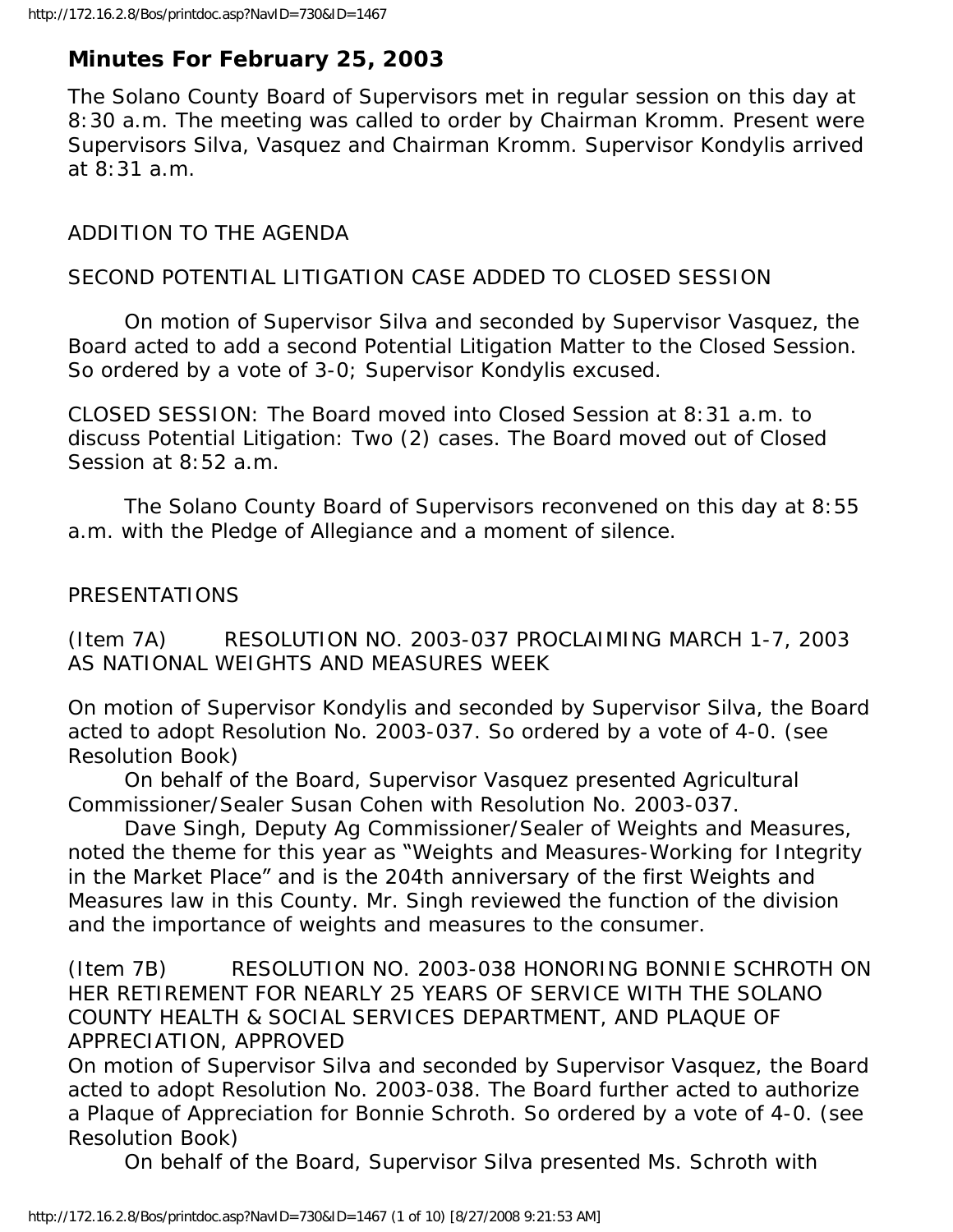Resolution No. 2003-038 and a Plaque of Appreciation honoring her upon her retirement after nearly 25 years of service to Solano County as an employee in the Department of Health & Social Services.

(Item 7C) RESOLUTION NO. 2003-039 HONORING RONALD L. BUEHRER UPON HIS RETIREMENT FOR OVER 31 YEARS OF SERVICE WITH THE SOLANO COUNTY HEALTH & SOCIAL SERVICES DEPARTMENT, AND PLAQUE OF APPRECIATION, APPROVED

On motion of Supervisor Kondylis and seconded by Supervisor Silva, the Board acted to adopt Resolution No. 2003-039. The Board further acted to authorize a Plaque of Appreciation for Ronald L. Buehrer. So ordered by a vote of 4-0. (see Resolution Book)

 On behalf of the Board, Supervisor Kondylis presented Mr. Buehrer with Resolution No. 2003-039 and a Plaque of Appreciation honoring him upon his retirement for over 31 years of service to Solano County as an employee in the Department of Health & Social Services.

(Item 7D) RESOLUTION NO. 2003-040 HONORING JANE BRADDOCK UPON HER RETIREMENT FOR OVER 30 YEARS OF SERVICE WITH THE SOLANO COUNTY HEALTH & SOCIAL SERVICES DEPARTMENT, AND PLAQUE OF APPRECIATION, APPROVED

On motion of Supervisor Kondylis and seconded by Supervisor Silva, the Board acted to adopt Resolution No. 2003-040. The Board further acted to authorize a Plaque of Appreciation for Jane Braddock. So ordered by a vote of 4-0. (see Resolution Book)

 On behalf of the Board, Supervisor Kondylis presented Ms. Braddock with Resolution No. 2003-040 and a Plaque of Appreciation honoring her upon her retirement for over 30 years of service to Solano County as an employee in the Department of Health & Social Services.

ITEMS FROM THE FLOOR

### APPEARANCE BY CHARLES BAILHACHE, HOMEACRES IMPROVEMENT ASSOCIATION, RE COMPLYING FOR A REQUEST FOR INFORMATION

 Charles Bailhache, President of the Homeacres Improvement Association, reviewed a letter dated February 25, 2003, incorporated herein by reference, formally requesting information relating to code enforcement in the Homeacres area by the Department of Environmental Management and compliance with the California Public Records Act.

# APPEARANCE BY CATHY ANN HEWITT, RE VARIOUS ISSUES

Cathy Ann Hewitt, Benicia, encouraged the Board consider employing and training emergency volunteer workers, and discussed the benefits of trained workers in case of an emergency. Ms. Hewitt also voiced concern regarding illegal immigration, with the children attending continuation school, and the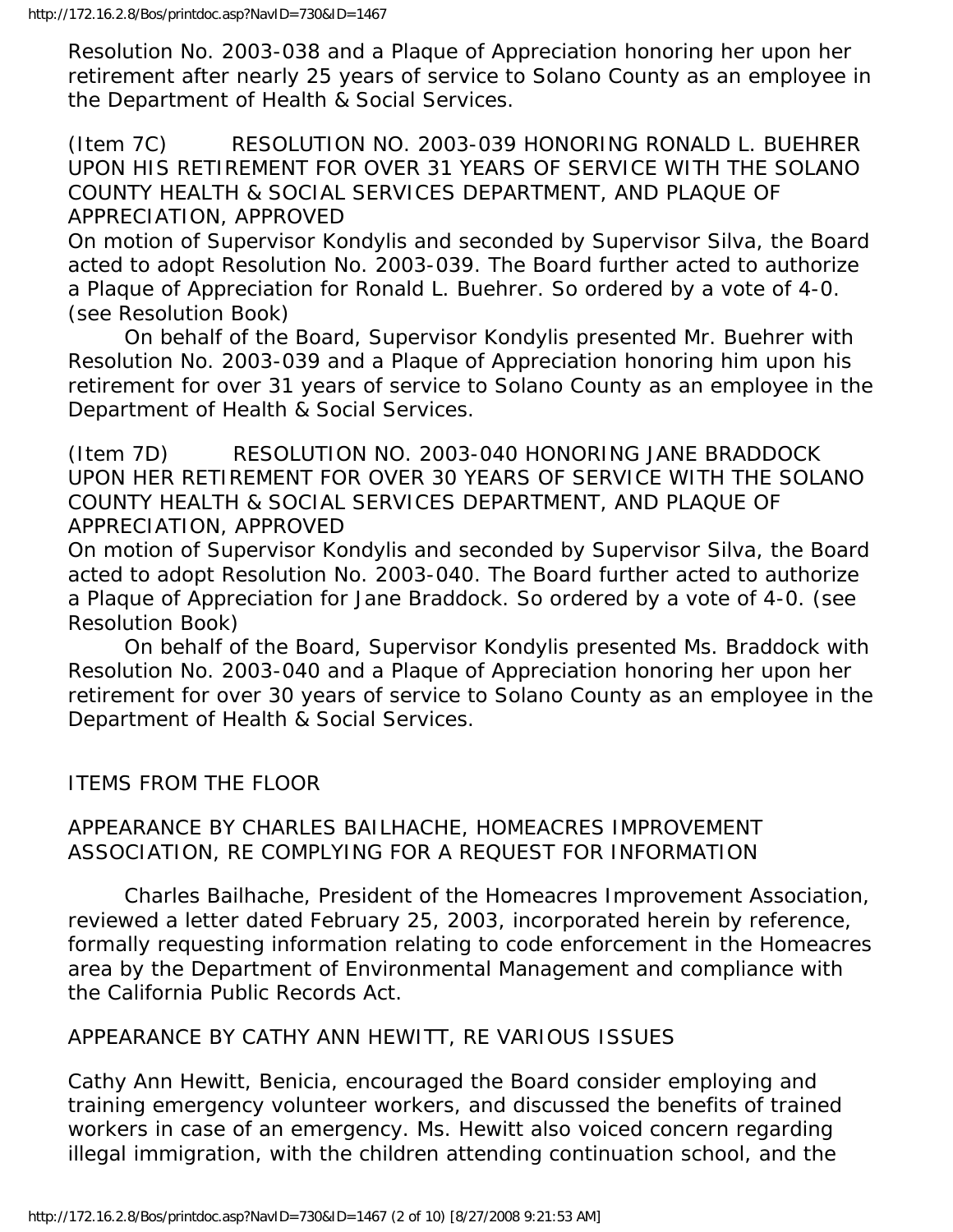need to maintain a high quality of education.

## APPEARANCE BY JAMES WILLIAMS, SOLANO COUNTY TAXPAYERS ASSOCIATION RE VARIOUS ISSUES

 James Williams, President Solano County Taxpayers, noted support of the association of Measure B a school tax, voiced concern with the projected State deficit, increased health care costs, and requested the Board join with others to say no to higher taxes.

## APPEARANCE BY DONALD TIPTON RE OBTAINING INFORMATION FROM THE DEPARTMENT OF ENVIRONMENTAL MANAGEMENT AND BLIGHT IN HOMEACRES

 Donald Tipton, Vallejo, referred to a letter he had submitted dated January 8, 2003 and drainage problems that were created when a driveway was replaced, and the with the inability to obtain information from the Department of Environmental Management. Mr. Tipton voiced concern with the need for a plan to get rid of blight in Homeacres.

# PUBLIC COMMENT ON CONSENT CALENDAR

## APPEARANCE BY MIKE REAGAN RE THE POTENTIAL FOR CLOSURE OF TRAVIS AIR FORCE BASE

 Commenting on Item 14; Mike Reagan, Vacaville, discussed his support for Travis Air Force Base, the need to close bases with no foreseen remobilization and the need to shed excess capacity through base closure. Mr. Reagan suggested calling for a remobilization or decide to compete in the inevitable round of shedding of capacity.

### APPROVAL OF AGENDA

On motion of Supervisor Silva and seconded by Supervisor Vasquez, the Board acted to approve the submitted Agenda, incorporated herein by reference. So ordered by a vote of 4-0.

### CONSENT CALENDAR

On motion of Supervisor Silva and seconded by Supervisor Vasquez, the Board acted to approve the following Consent Calendar items by a vote of 4-0.

(Item 13) MINUTES OF THE BOARD OF SUPERVISOR MEETING OF JANUARY 28, 2003; IN-HOME SUPPORT SERVICES PUBLIC AUTHORITY JANUARY 28, 2003, as outlined in the Agenda Submittal from the Clerk of the Board dated February 25, 2003, incorporated herein by reference, approved.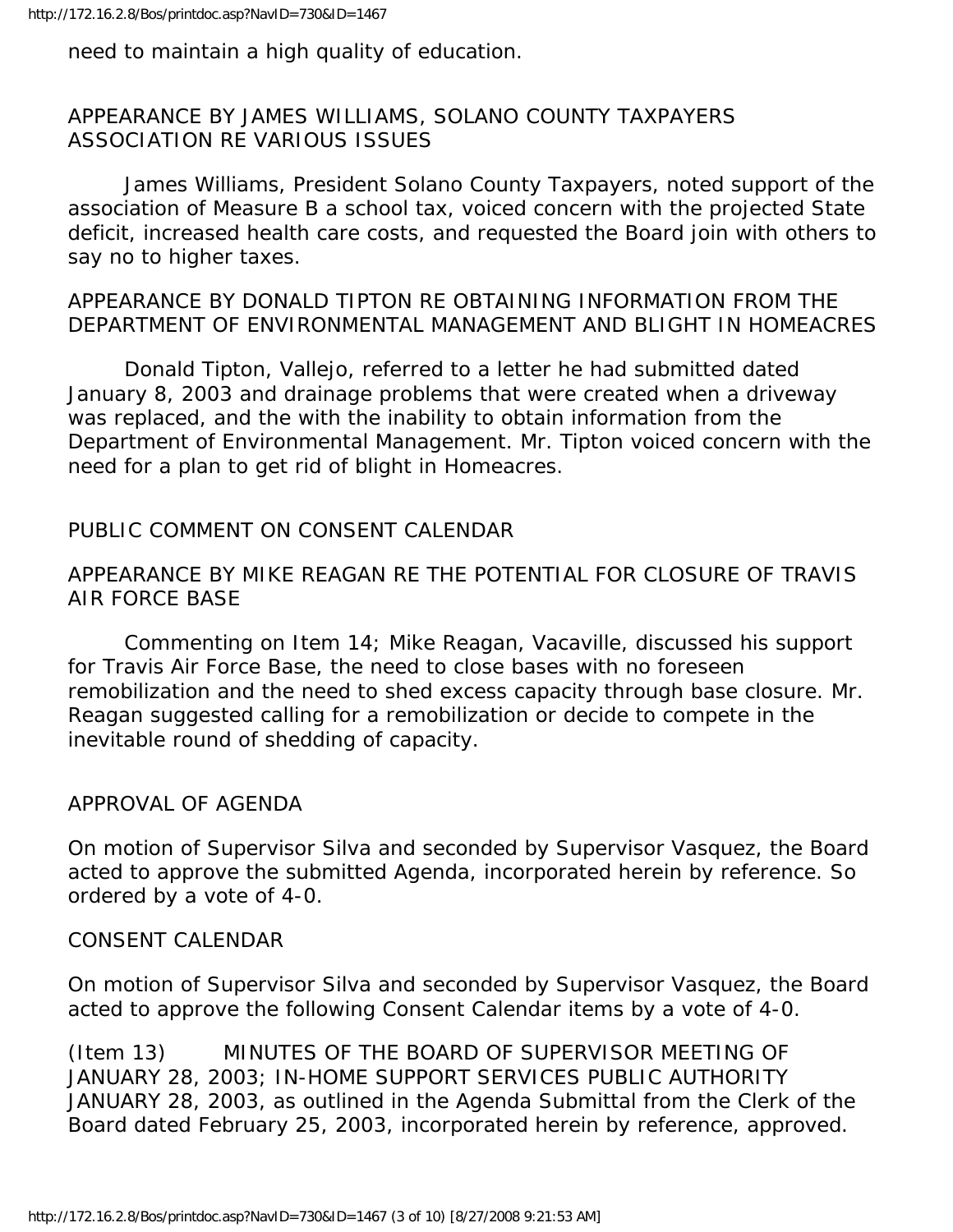(Item 14) LETTER TO OUR CONGRESSIONAL DELEGATION IN SUPPORT OF THE INITIATIVE TO DELAY OR CANCEL THE NEXT BASE REALIGNMENT AND CLOSURE (BRAC) ROUND, as outlined in the Agenda Submittal from the County Administrator's Office dated February 25, 2003, incorporated herein by reference, approved.

(Item 15) REPORT OF THE QUARTERLY EXAMINATION OF THE BOOKS OF THE SOLANO COUNTY TREASURY AS OF DECEMBER 2, 2002, as outlined in the Agenda Submittal from the Auditor-Controller dated February 25, 2003, incorporated herein by reference, accepted.

(Item 16) RESOLUTION NO. 2003-041 AMENDING THE LIST OF NUMBERS AND CLASSIFICATIONS OF POSITIONS (SHERIFF SERVICES TECHNICIAN), adopted. (see Resolution Book)

(Item 17) APPROPRIATION TRANSFER RECOGNIZING PRIOR YEAR UNANTICIPATED REVENUE RE DISTRICT ATTORNEY'S SUPPLEMENTAL LAW ENFORCEMENT SERVICES FUND FY2001-02 ALLOCATION, as outlined in the Agenda Submittal from the District Attorney dated February 25, 2003, incorporated herein by reference, approved.

(Item 18) LEASE AGREEMENT WITH THE FEDERAL AVIATION ADMINISTRATION FOR THE OWNERSHIP, OPERATION, AND MAINTENANCE OF THE AUTOMATED SURFACE OBSERVATION SYSTEM AT THE NUT TREE AIRPORT, as outlined in the Agenda Submittal from Transportation/Airport dated February 25, 2003, incorporated herein by reference, approved and the Chairman authorized to execute said lease agreement.

(Item 19) ACCEPTANCE OF \$5,000 GRANT FROM THE METLIFE FOUNDATION'S READING AMERICA PROJECT, as outlined in the Agenda Submittal from the Library dated February 25, 2003, incorporated herein by reference, approved.

APPROPRIATION TRANSFER OF UNANTICIPATED REVENUE IN THE AMOUNT OF \$5,000, as outlined in the Agenda Submittal from the Library dated February 25, 2003, incorporated herein by reference, approved.

# **ORDERS**

(Item 21A) ROAD IMPROVEMENT PLAN FOR FY2002-03 THROUGH FY2006- 07, APPROVED

 Paul Wiese, Department of Transportation, reviewed the information contained in the Agenda Submittal from his department dated February 25, 2003, incorporated herein by reference, outlining the annual road improvement plan. The review included the projects that will be completed, funding mechanisms and the looming State budget problems that could affect funding of the projects.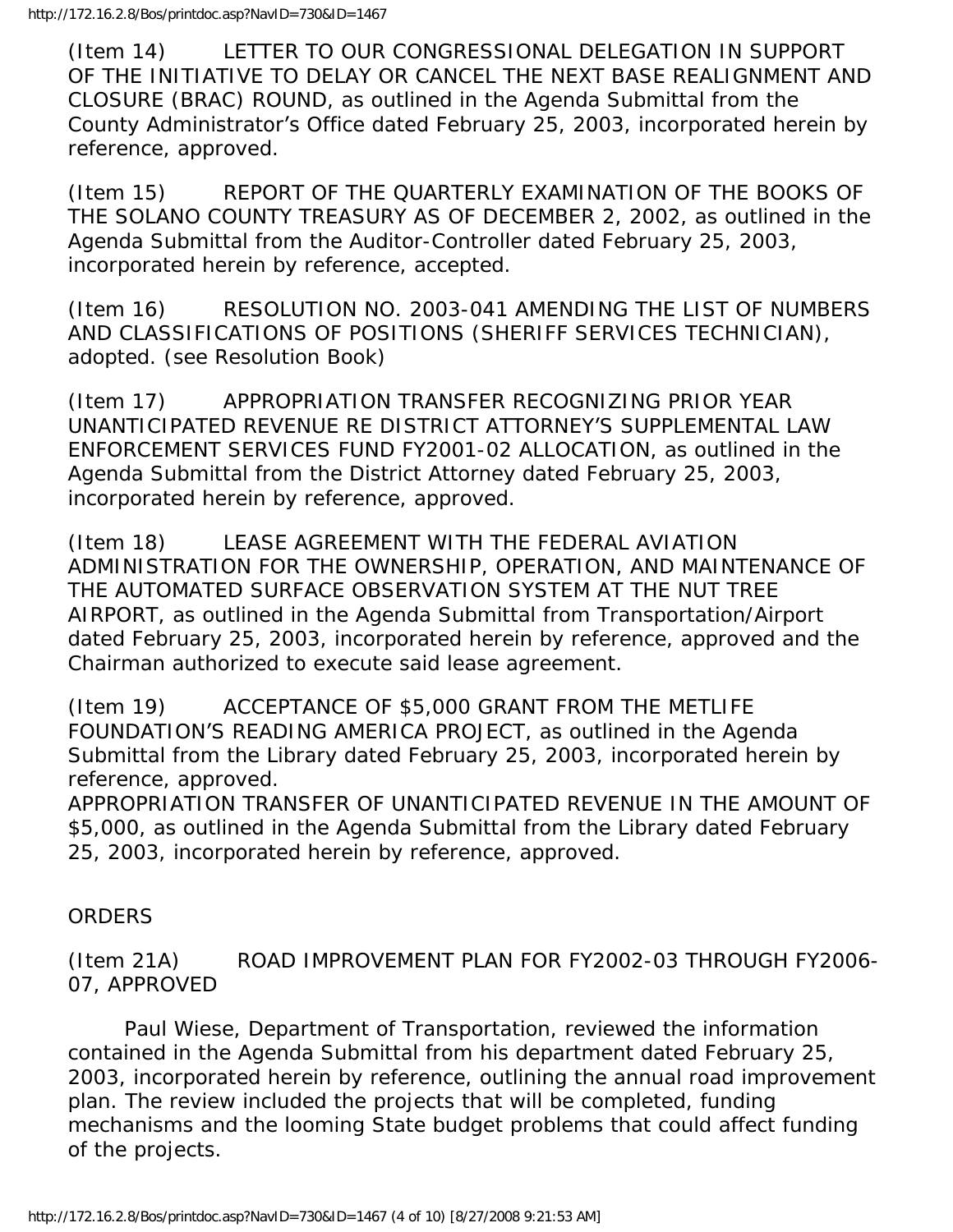Donald Tipton, Vallejo, expressed concern with the road improvements proposed in Homeacres area being done with Redevelopment Funds, and feels the Homeacres area should also receive their portion of road funds for improvements.

 Responding to concerns voiced by Supervisor Kondylis regarding consideration of the scenic road portion of the General Plan, and with using different construction measures to make the replacement bridges look better, and if the higher gas prices would mean additional road funds, Mr. Weise outlined alternative ways to improve the look of replacement bridges, and noted that the State is discussing cutting funding in other areas, and that increased gas tax funding may help make up the difference.

Responding to questions posed by Supervisor Silva why some of the gas tax money is not being spent in Homeacres, and if gas tax funds are used would that change the prioritization of Homeacres projects, Mr. Weise noted Road Funds could be used in lieu of the redevelopment money, most of the redevelopment money is being used for drainage and other improvements. If the road funds are reallocated all the road projects would have to be reevaluated for repair. Most of the repairs in Homeacres are being done in conjunction with drainage improvement projects being done by Vallejo Sanitation and Flood Control District.

Responding to questions posed by Chairman Kromm regarding an inventory of road conditions and how funding for repairs is tied to road conditions, and with the placement of street lights, Mr. Weise noted that a copy of the pavement management system update would be provided to the Board, and outlined the criteria used in prioritizing road repair projects. Mr. Weise noted most of the street lights will be installed in Homeacres and Elmira, and work with the Homeacres Homeowners Association for the placement of the street lights. In Elmira, Mr. Weise noted the overwhelming support for the added streetlights. There are only four lights proposed for the Green Valley area, residents on the effected streets do support the installation of the lights.

Chairman Kromm suggested a neighborhood meeting to discuss a roundabout on Abernathy Road, and for neighborhoods to decide if they would like environmental protective lighting.

County Counsel Dennis Bunting discussed the previous court litigation, the use of Redevelopment funds in Homeacres, and lighting district funds being used for street lighting.

On motion of Supervisor Vasquez and seconded by Supervisor Kondylis, the Board acted to receive the Annual Road Improvement Plan. So ordered by a vote of 4-0.

(Item 21B) SOLANO COUNTY ROADS TOUR SCHEDULED FOR APRIL 15, 2003

 Paul Wiese, Department of Transportation, reviewed the information contained in the Agenda Submittal from his department dated February 25, 2003, incorporated herein by reference, regarding the annual road tour.

There was a brief discussion regarding touring roads in the northern part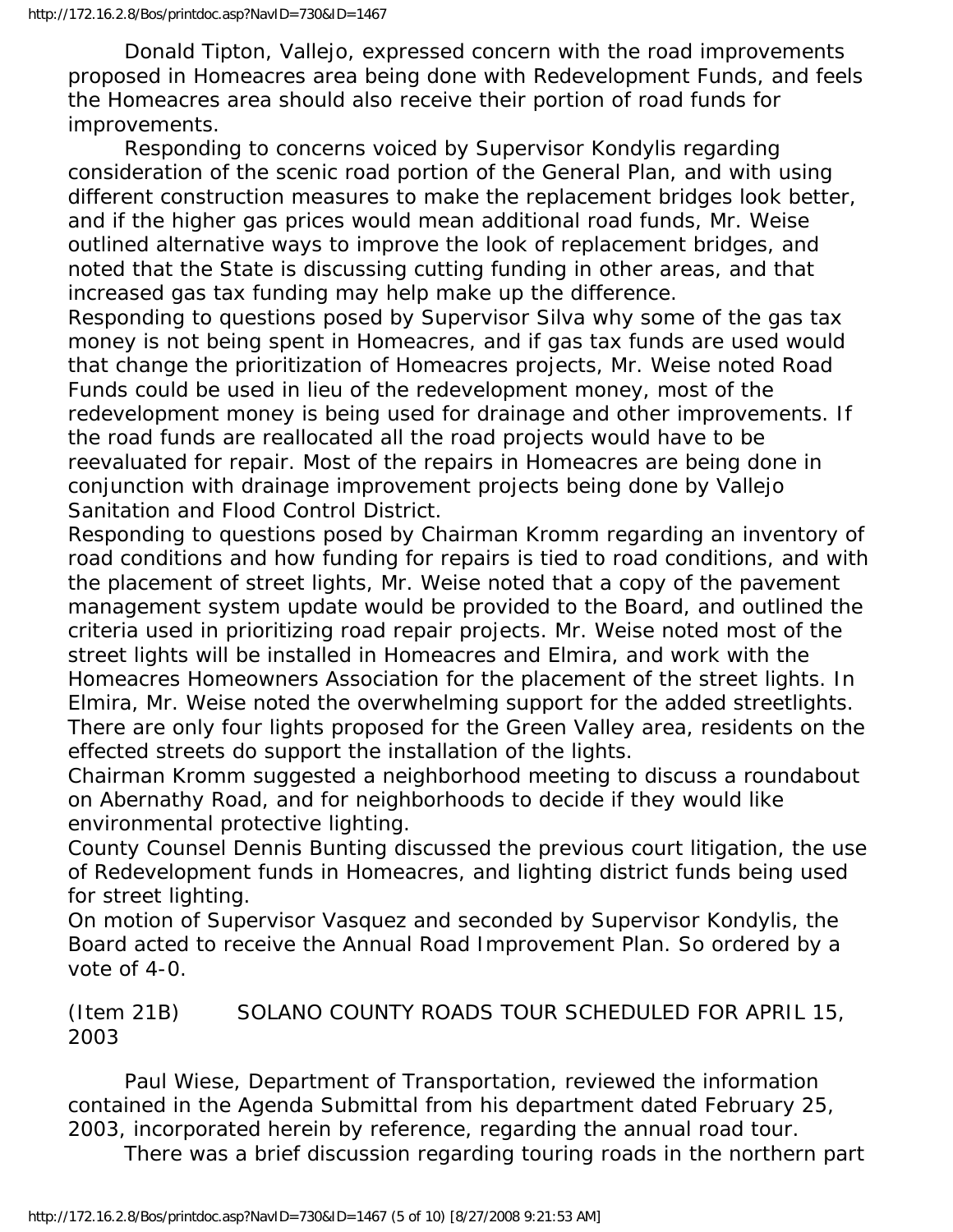of the County, visiting Timm Road, Heather Road, Mills Lane, and Sweeney Creek.

 There was a consensus to conduct the 2003 the Solano County Road Tour on April 15, 2003, from 9 a.m. to 1:00 p.m., for a tour of the northern area County roads that will be finalized in cooperation with Supervisor Vasquez, and to conclude the tour at the Nut Tree Airport.

(Item 22A) COUNTY NOT TO BECOME SIGNATORY TO THE HABITAT CONSERVATION PLAN OR THE NATIVE COMMUNITIES CONSERVATION PLAN

 Director of Environmental Management Birgitta Corsello reviewed the information contained in the Agenda Submittal from her department dated February 25, 2003, incorporated herein by reference, regarding added information relating to the Habitat Conservation Plan (HCP) of the Solano County Water Agency.

 Harry Englebright, Department of Environmental Management, noted the maps included in the agenda item relate to the activities and boundaries of the agencies and districts, such as channel maintenance. The maps DO NOT include privately owned lands.

 Bill Petersen, Solano Citizens Land Alliance, feels this plan is not good for agriculture, there is no benefit to the farmers, the map today is different than previously presented, there are many unknowns, and does not feel the County should be involved.

 Responding to a question posed by Supervisor Vasquez regarding the map, Mr. Petersen noted the previous map showed areas designated as critical habitat, with vernal pools, and now this map does not include those. This map includes more area.

 Donna Harr, Solano County Citizens Land Alliance, feels the Habitat Conservation Plan (HCP) is a deceptive plan. There have been many changes in the process since it began, feels the decision makers are not representative of agriculture, feels the cities should support the HCP concept, feels the HCP does nothing for the farmers, and urged the Board to vote no to sign on to the HCP.

 Bruce Brazelton, Vacaville, noted the HCP is required for the Lake Berryessa water contract renewal, feels the Native Communities Conservation Plan (NCCP) is worse than the HCP and will have more effect on the County. Mr. Brazelton noted the difference in mitigation measures between the plans, feels the total plan is not clear, voiced concern with funding and with high costs of the habitat and monitoring.

 Joe Moore, Vacaville, voiced concern with the lack of sensitivity for the rural landowners, with the ever increasing number of species being added to the plan, voiced concern with the high costs, and urged the County not to participate.

 Roberto Valdez, Vacaville, noted his involvement with the HCP, and encouraged support of the plan. Mr. Valdez noted he got involved due to concern for the environmental fate of Lagoon Valley, feels this is an opportunity for all special interest parties to get involved and work together, the plan will guarantee water from Lake Berryessa, the plan will protect habitat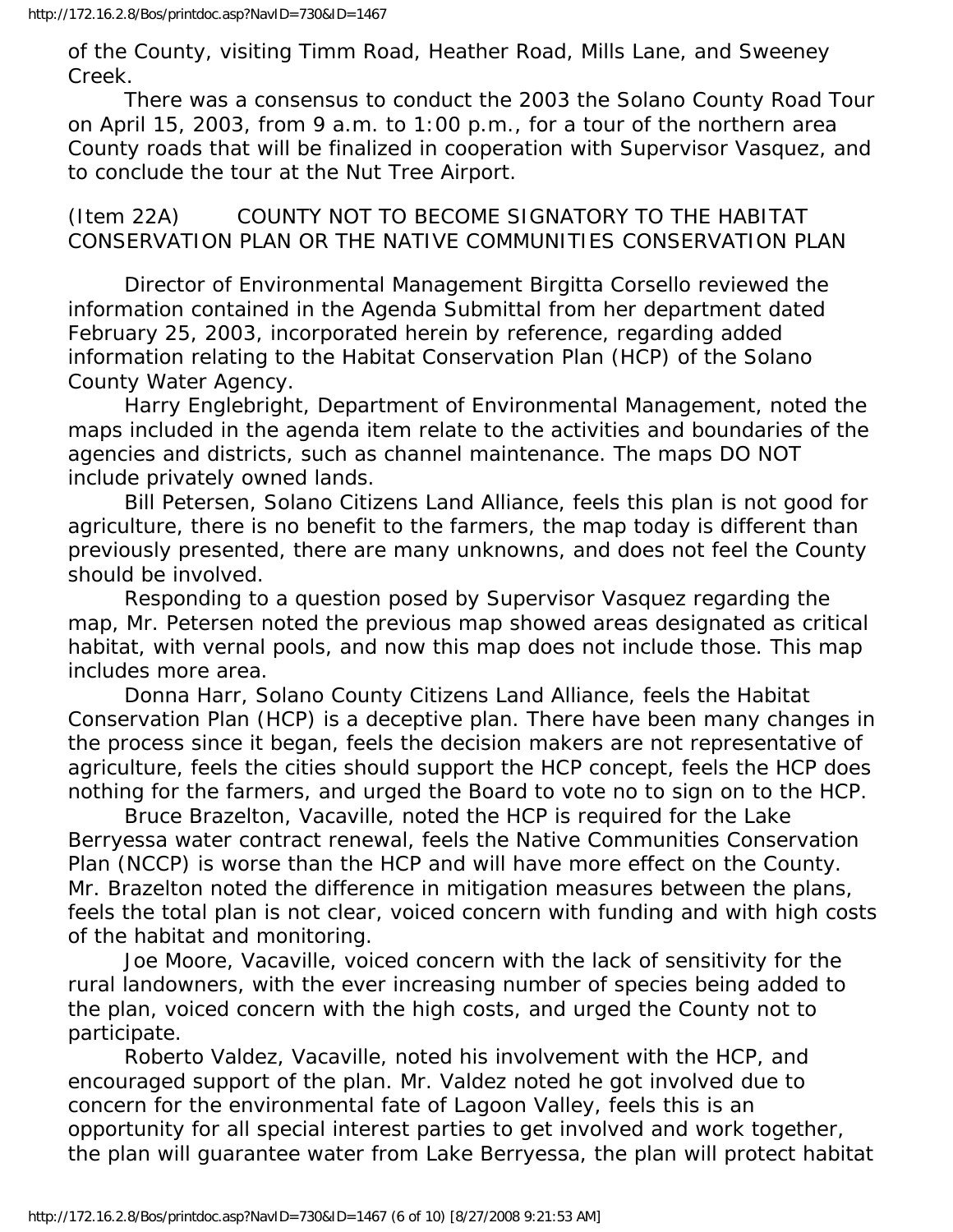and up to 82 species, and feels the plan will minimally impact the farmers. Mike Reagan, Vacaville Chamber of Commerce, noted support of the recommendations to not become signatories on the HCP, and supports work in the roll of the Supervisors with the water agency to try and discourage a bad public policy. The HCP as proposed expands the scope ordered by the Fish and Wildlife Service, this expansion to add the NCCP significantly changes the scope and economic impact on agriculture and all the industries that support agriculture, and feels this must be avoided or mitigated.

 Murray T. Bass, Fairfield, feels this plan is mixing two different things with the Federal requirements for 17 species and with the second part with the NCCP involving another 65 non-endangered species, and feels that by including the NCCP species would be elevated to the same status of the 17 endangered species. The Ag Advisory Committee recommended the County opt out of the HCP program, to not include the NCCP in the program, and strongly supports those recommendations.

 Eric Warnken, Solano County Farm Bureau, the bureau finds no benefit to agriculture with this plan, the plan could present serious problems for farmers, opposition of adding the NCCP to the plan, and feels the rest of the County should not be saddled with this plan if it can be avoided.

 Richard Hamilton, Rio Vista, noted opposition to the HCP and the NCCP, feels this is a way to grab private land through water, the map is different than previously presented, and feels decisions should be based on exactly what is going to be included in the plan.

 James Williams, Solano Taxpayers Association, endorsed support for the recommendations to not sign on to the plan. Mr. Williams discussed ongoing changes to the plan, concerns regarding costs, and sees no benefit in extending the species and/or habitats, and urged the Board not support this plan.

 Clif Poole, Vacaville, noted changes in the HCP plan and committee, the County is the only agency with policing powers and would become the enforcing agency if the County joins the plan, the continuing additions of species to the list, the plan is a benefit for the cities and developers, streamlining should be done but not on the backs of farmers, feels the entire County should not be burdened for a plan that is growing out of sight, and urged the Board not participate.

 David Okita, Manager Solano County Water Agency (SCWA), noted the benefits for the cities and districts participating in the plan, considerations for participation in the HCP, the scope of the HCP, and that the final scope of the plan is yet to be finalized. Mr. Okita noted that SCWA feels that day to day farming activities do not need to be covered in the HCP, development of habitat preserves, further work that will be done regarding the Plan.

 Supervisor Kondylis discussed the streamlining of the process to cut down the number of Environmental Impact Reports (EIR) and mitigations, Mr. Okita noted this plan will deal with endangered species only and that EIRs will still have to be done.

 Supervisor Silva voiced concern with the State and Federal species being added to the list and those species remaining on the list forever as well as the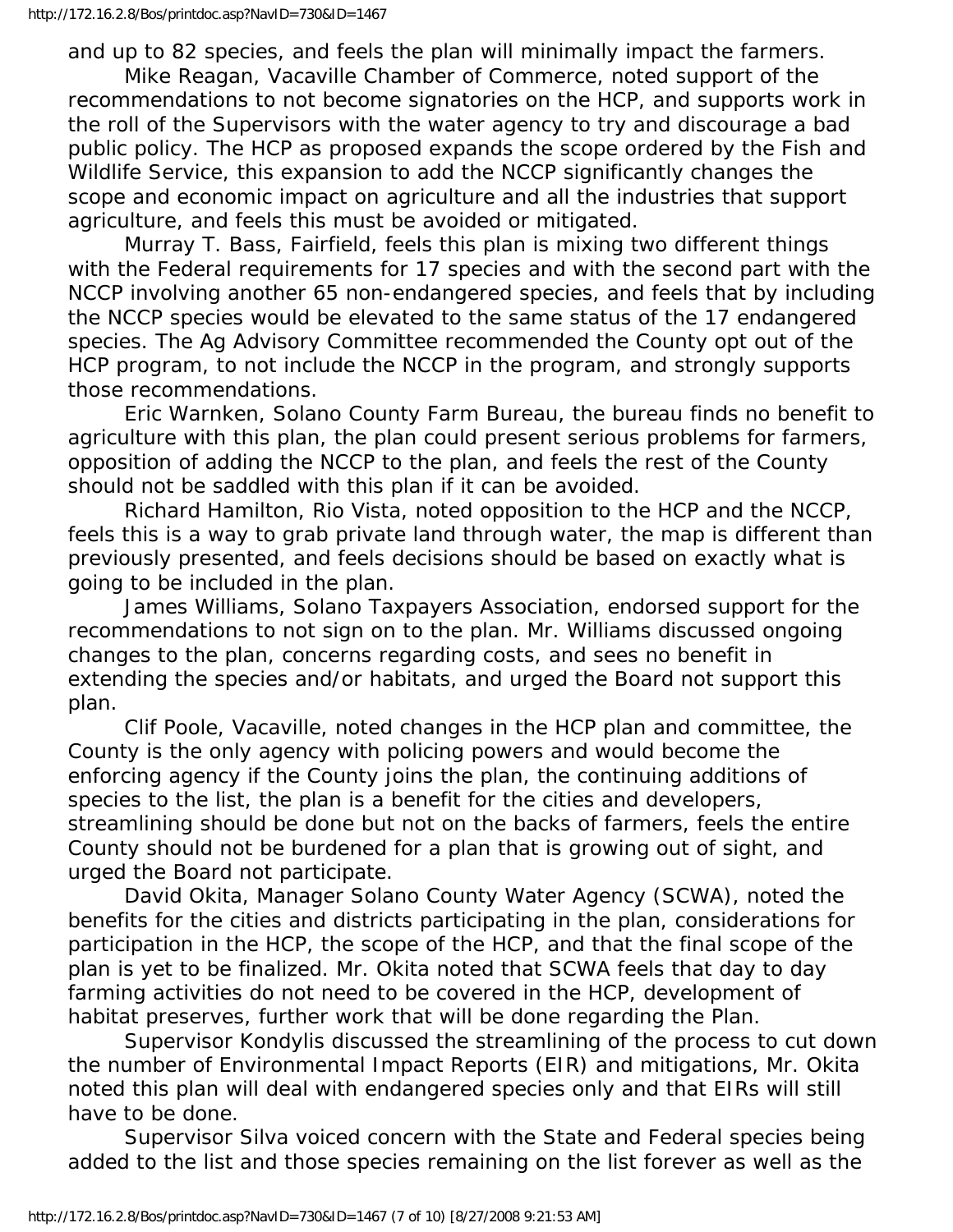mitigation measures, and the effects to the farmer if habitat is found on his land. Responding to these concerns Mr. Okita discussed the flexibility of the plan, and that the plan could include a provision that could eliminate species if they are delisted as endangered. SCWA is cognizant of the inverse condemnation issue and the plan will include types of properties that may be suitable rather than identifying specific properties.

 Supervisor Kondylis noted SCWA must do the HCP, it makes sense to include the NCCP to streamline the process, and that it is not necessary for the County to be signatory on the plan.

 Responding to questions posed by Supervisor Kondylis if there are any benefits to being a signatory on the HCP, Director of Environmental Management Birgetta Corsello discussed the consideration process, there is no benefit for the Department of Transportation, the limited number of permits being issued by the County, and feels there is not an immediate and direct benefit to the County.

 Chairman Kromm feels it does not make sense for the County to participate with the HCP, but feels the NCCP should be added for long-term benefits.

 On motion of Supervisor Kondylis and seconded by Supervisor Silva, the Board acted to direct that the County would not become signatory to the Habitat Conservation Plan or the Native Communities Conservation Plan as an applicant. So ordered by a vote of 4-0.

(Item 22B) PRESENTATION OF THE UNIVERSITY OF CALIFORNIA – DAVIS GRANT PROPOSAL FOR A BIOSAFETY LEVEL 4 LABORATORY AND HIGH CONTAINMENT FACILITY, RECEIVED

 SUPERVISOR VASQUEZ APPOINTED AS REPRESENTATIVE TO ATTEND THE U.C. DAVIS LONG RANGE DEVELOPMENT PLANNING MEETINGS

 Mel Pabalinas, Department of Environmental Management, briefly reviewed the information contained in the Agenda Submittal from his department dated February 25, 2003, incorporated herein by reference, regarding the proposal by the University of California at Davis for the construction and operation of a Biosafety Level 4 laboratory and high containment facility on the campus.

 Marjorie M. Dickinson, Assistant Vice-Chancellor Government and Community Relations University of California at Davis, provided the Board with a packet of information regarding this facility, and gave a short brief on the project.

 Dean Benny Osborn, Dean of the School of Veterinary Medicine, gave a brief background of the proposed public health facility, the cooperative effort in development of the proposal for the National Institutes of Health, the different classifications of laboratories and the level of research to be handled in them, the need and importance of the facility, and that public meetings on the proposed laboratory will be conducted. This facility is to help protect the health of the citizens, Dr. Osborn discussed the development goals of the facility, the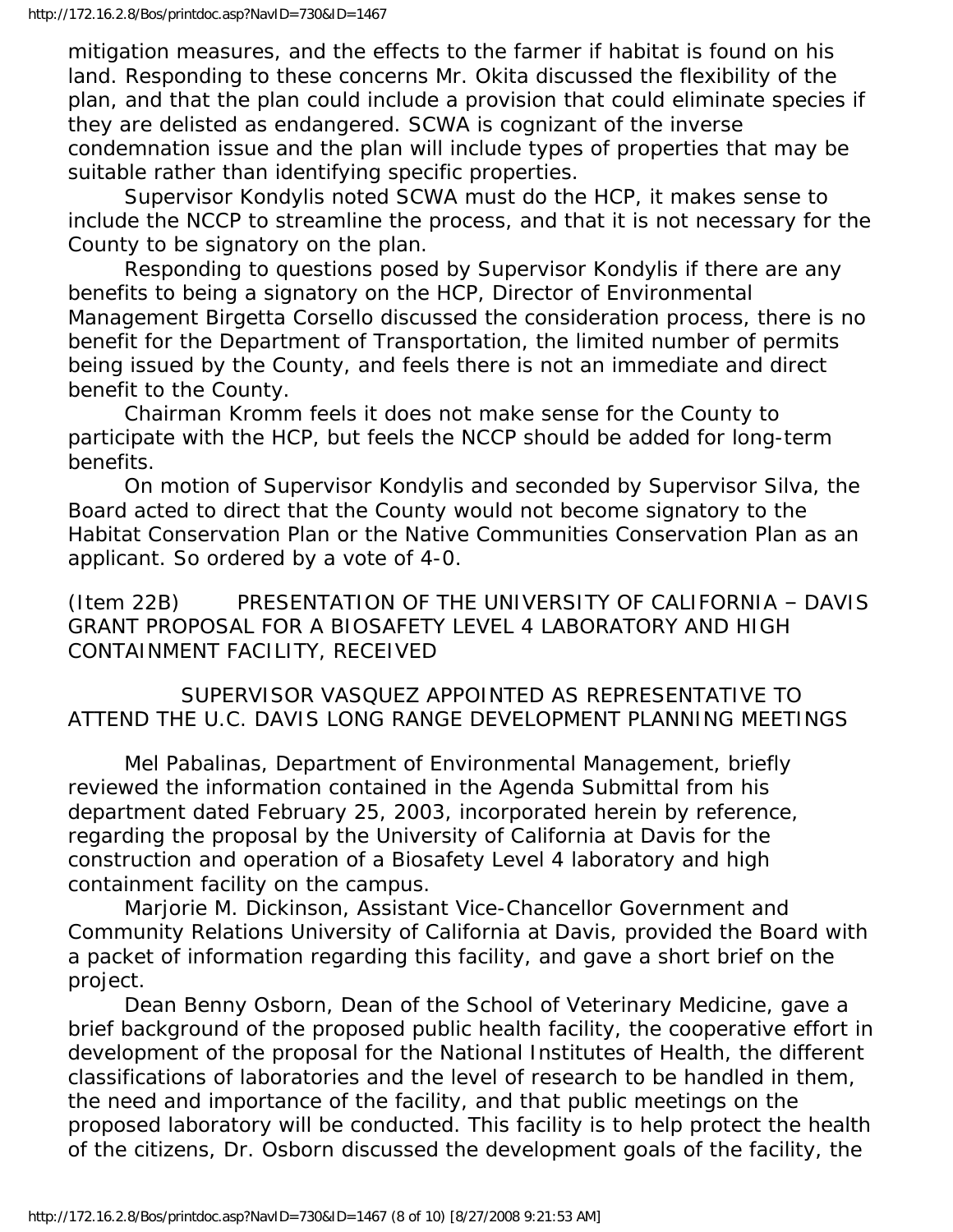importance for a facility in the western United States, described the physical aspects of the proposed facility, staffing, and feels this facility is critical for the health of our citizens, animals, and our environment.

 Responding to question posed by Chairman Kromm regarding how many other Level 4 labs there are in the county, Dr. Osborn noted there are currently three facilities with another under construction.

There was a brief discussion regarding other facilities in the country, proposed construction and facility development, and that no development of bioweapons or agents of destruction would be done at the facility.

 Responding to questions posed by Supervisor Silva regarding security, Officer Rita Sparr, U.C. Davis Campus Police, outlined the measures and expert consultations taken for development of a security plan for the facility, and staff security measures.

 The following speakers spoke in opposition to the development and placement of the facility on the U.C. Davis Campus: Samantha McCarthy, Stop U.C. Biolab Now; Rod Macdonald, Stop UCD Biolab Now; Don Mooney, Stop UCD Biolab Now; and Colleen Cole, Citizens of Dixon.

 The following person spoke in favor of the development of the research laboratory: Mike Reagan.

 Supervisor Kondylis voiced concern with the Board taking a position on the facility, with emerging diseases, the importance of these types of facilities, and with siting this type of a facility in a populated area.

 Supervisor Vasquez noted the importance and close proximity availability of a good laboratory.

 Supervisor Silva noted this type of facility is necessary, and feels that not enough information has been presented to take a position on the facility.

 Chairman Kromm noted research is needed, but voiced concern with the issues of safety raised by the speakers, and with who would be controlling the research. Chairman Kromm suggested appointing a representative to monitor the program and noted the complexity of the issue.

 There was a brief discussion regarding directing that staff research even be done, that the Board has no authority, attendance by staff to the U.C. Davis Long Range Development Planning Committee meetings, and the need for a Supervisorial presence at the Long Range Development Planning Committee meetings.

 On motion of Supervisor Silva and seconded by Supervisor Kondylis, the Board acted to accept the report on the University of California Davis grant proposal for a Biosafety Level 4 laboratory and high containment facility, and to appoint Supervisor Vasquez to represent the Board at the Long Range Development Meetings. So ordered by a vote of 4-0.

(Item 23A) M. CLYDE LOW APPOINTED TO THE SOLANO COUNTY HISTORICAL RECORDS COMMISSION

On motion of Supervisor Kondylis and seconded by Supervisor Silva, the